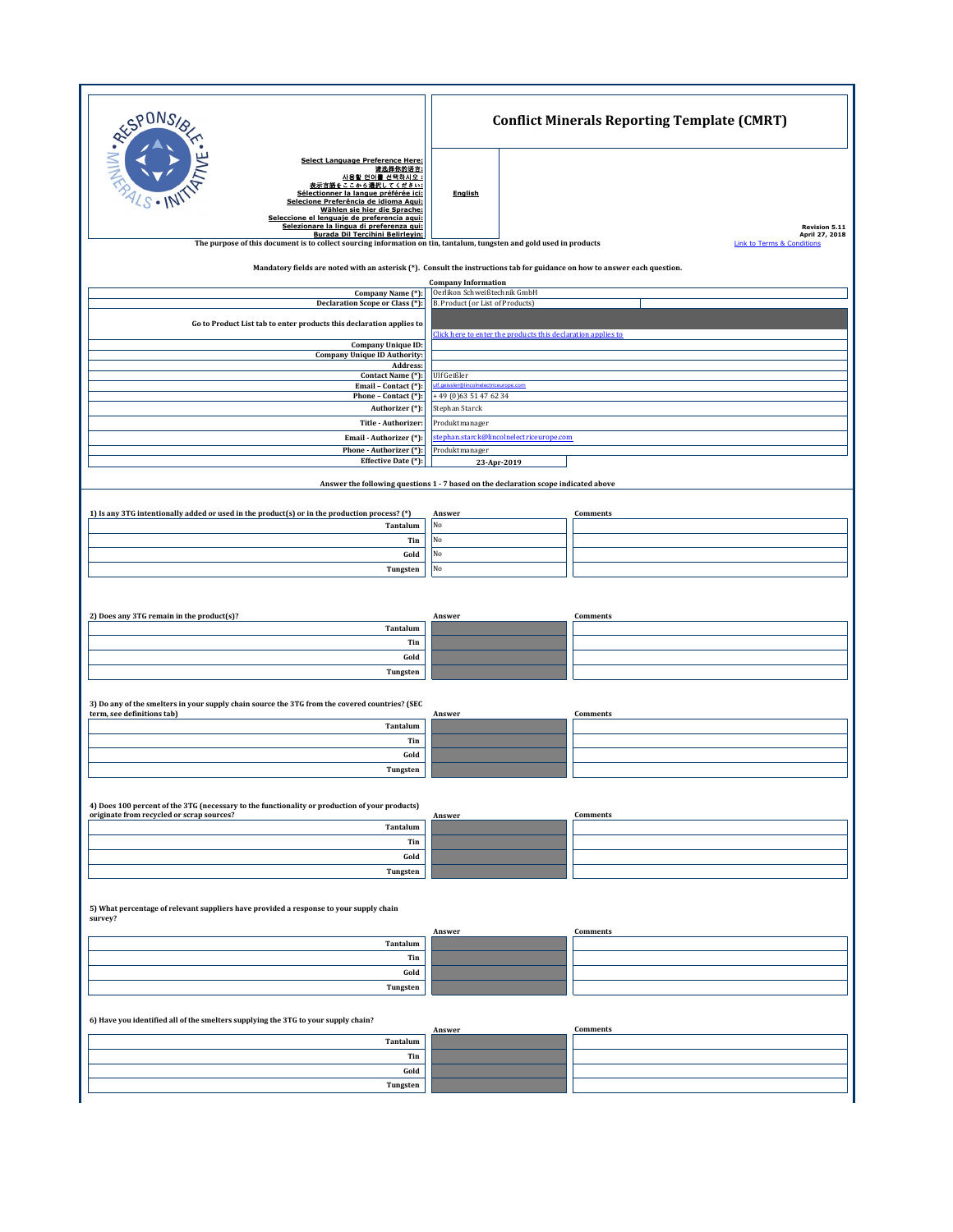| <b>RESPONS</b><br><b>Select Language Preference Here:</b><br>请选择你的语言:<br>사용할 언어를 선택하시오 :<br>表示言語をここから選択してください:<br>Sélectionner la langue préférée ici:<br>Selecione Preferência de idioma Agui:<br>Wählen sie hier die Sprache:<br>Seleccione el lenguaie de preferencia agui:<br>Selezionare la lingua di preferenza gui:<br><b>Burada Dil Tercihini Belirleyin:</b><br>The purpose of this document is to collect sourcing information on tin, tantalum, tungsten and gold used in products<br>Mandatory fields are noted with an asterisk (*). Consult the instructions tab for guidance on how to answer each question. | <b>English</b>                                    | <b>Conflict Minerals Reporting Template (CMRT)</b><br><b>Revision 5.11</b><br>April 27, 2018<br><b>Link to Terms &amp; Conditions</b> |  |  |
|-----------------------------------------------------------------------------------------------------------------------------------------------------------------------------------------------------------------------------------------------------------------------------------------------------------------------------------------------------------------------------------------------------------------------------------------------------------------------------------------------------------------------------------------------------------------------------------------------------------------------------|---------------------------------------------------|---------------------------------------------------------------------------------------------------------------------------------------|--|--|
| 7) Has all applicable smelter information received by your company been reported in this<br>declaration?                                                                                                                                                                                                                                                                                                                                                                                                                                                                                                                    | Answer                                            | <b>Comments</b>                                                                                                                       |  |  |
| Tantalum                                                                                                                                                                                                                                                                                                                                                                                                                                                                                                                                                                                                                    |                                                   |                                                                                                                                       |  |  |
| Tin                                                                                                                                                                                                                                                                                                                                                                                                                                                                                                                                                                                                                         |                                                   |                                                                                                                                       |  |  |
| Gold                                                                                                                                                                                                                                                                                                                                                                                                                                                                                                                                                                                                                        |                                                   |                                                                                                                                       |  |  |
| Tungsten                                                                                                                                                                                                                                                                                                                                                                                                                                                                                                                                                                                                                    |                                                   |                                                                                                                                       |  |  |
|                                                                                                                                                                                                                                                                                                                                                                                                                                                                                                                                                                                                                             | Answer the Following Questions at a Company Level |                                                                                                                                       |  |  |
| Question                                                                                                                                                                                                                                                                                                                                                                                                                                                                                                                                                                                                                    | Answer                                            | Comments                                                                                                                              |  |  |
| A. Have you established a conflict minerals sourcing policy?                                                                                                                                                                                                                                                                                                                                                                                                                                                                                                                                                                | Yes                                               |                                                                                                                                       |  |  |
| B. Is your conflict minerals sourcing policy publicly available on your website? (Note - If yes, the user<br>shall specify the URL in the comment field.)                                                                                                                                                                                                                                                                                                                                                                                                                                                                   | Yes                                               | http:/www.lincolnelectric.com/en-us/support/Pages/conflict-minerals.aspx                                                              |  |  |
| C. Do you require your direct suppliers to be DRC conflict-free?                                                                                                                                                                                                                                                                                                                                                                                                                                                                                                                                                            | Yes                                               |                                                                                                                                       |  |  |
| D. Do you require your direct suppliers to source the 3TG from smelters whose due diligence<br>practices have been validated by an independent third party audit program?                                                                                                                                                                                                                                                                                                                                                                                                                                                   | No                                                |                                                                                                                                       |  |  |
| E. Have you implemented due diligence measures for conflict-free sourcing?                                                                                                                                                                                                                                                                                                                                                                                                                                                                                                                                                  | Yes                                               |                                                                                                                                       |  |  |
| F. Does your company conduct Conflict Minerals survey(s) of your relevant supplier(s)?                                                                                                                                                                                                                                                                                                                                                                                                                                                                                                                                      | Yes, using other format (describe)                | By means of CMRTs or free format declaration                                                                                          |  |  |
| G. Do you review due diligence information received from your suppliers against your company's<br>expectations?                                                                                                                                                                                                                                                                                                                                                                                                                                                                                                             | Yes                                               |                                                                                                                                       |  |  |
| H. Does your review process include corrective action management?                                                                                                                                                                                                                                                                                                                                                                                                                                                                                                                                                           | Yes                                               |                                                                                                                                       |  |  |
| I. Is your company required to file an annual conflict minerals disclosure with the SEC?                                                                                                                                                                                                                                                                                                                                                                                                                                                                                                                                    | N <sub>o</sub>                                    | we are an European company                                                                                                            |  |  |
| @ 2018 Responsible Minerals Initiative. All rights reserved.                                                                                                                                                                                                                                                                                                                                                                                                                                                                                                                                                                |                                                   |                                                                                                                                       |  |  |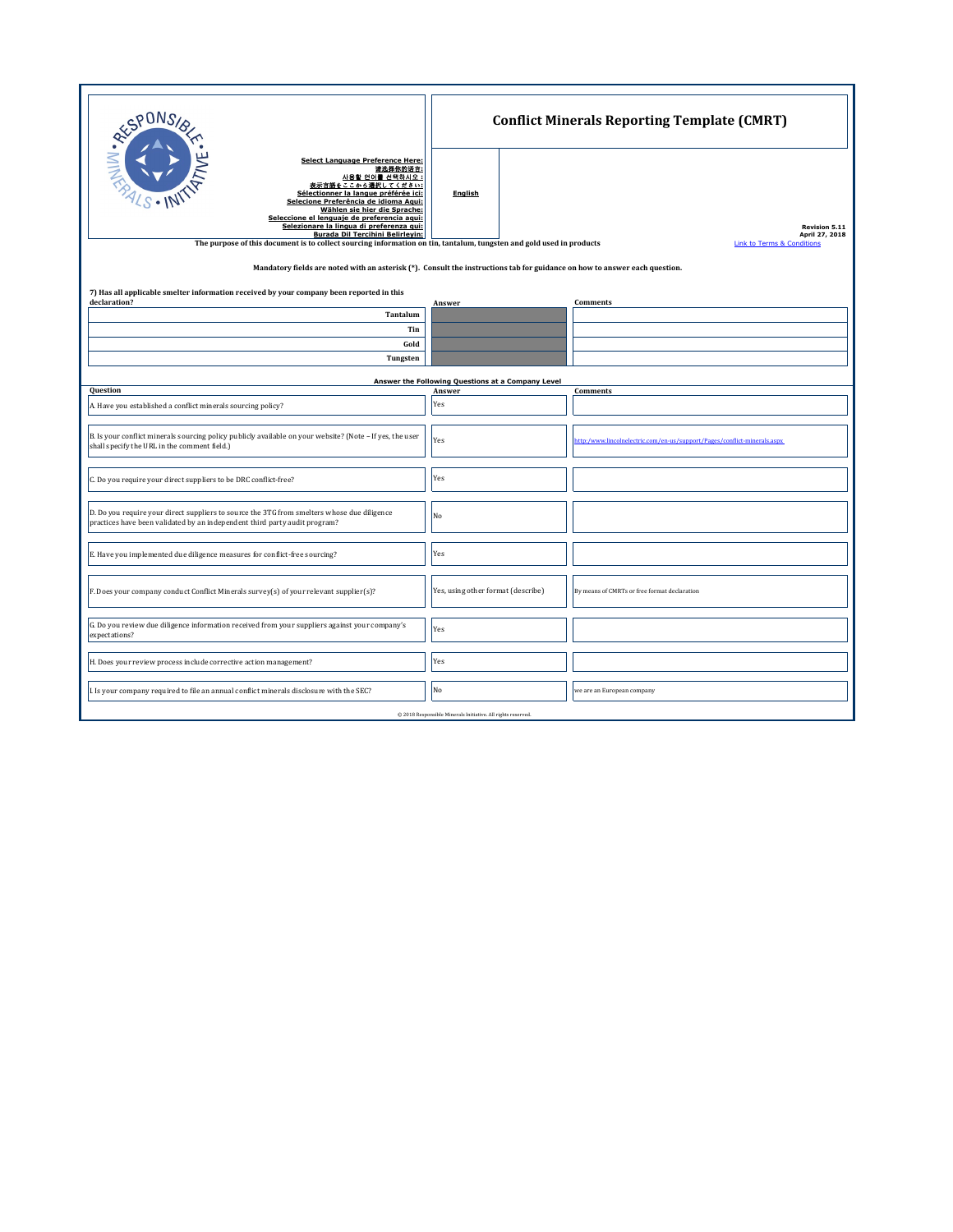## **Completion required only if reporting level "Product (or List of Products)" selected on the 'Declaration' worksheet.**



## Click here to return to Declaration tab

| <b>Manufacturer's Product Number (*)</b> | <b>Manufacturer's Product Name</b> | Comments                      |
|------------------------------------------|------------------------------------|-------------------------------|
| W000370675                               | OP76                               | no Conflict Mineral contained |
|                                          |                                    | no Conflict Mineral contained |
| W000273054                               | OP 132                             |                               |
| W000280003                               | <b>CY 28E</b>                      | no Conflict Mineral contained |
| W000280005                               | OP 181                             | no Conflict Mineral contained |
| W000280007                               | UNIFLUX D1                         | no Conflict Mineral contained |
| W000280013                               | OP 132                             | no Conflict Mineral contained |
|                                          |                                    |                               |
| W000280015                               | OP 132                             | no Conflict Mineral contained |
| W000280016                               | OP 132                             | no Conflict Mineral contained |
| W000280018                               | OP 132                             | no Conflict Mineral contained |
| W000280019                               | OP 132                             | no Conflict Mineral contained |
|                                          |                                    | no Conflict Mineral contained |
| W000280020                               | OP 132                             |                               |
| W000280022                               | OP 139                             | no Conflict Mineral contained |
| W000280023                               | OP 139                             | no Conflict Mineral contained |
| W000280024                               | OP 139                             | no Conflict Mineral contained |
| W000280025                               | OP 143                             | no Conflict Mineral contained |
|                                          |                                    |                               |
| W000280038                               | OP 33                              | no Conflict Mineral contained |
| W000280040                               | <b>OP 120TT</b>                    | no Conflict Mineral contained |
| W000280041                               | OP 121TT                           | no Conflict Mineral contained |
| W000280042                               | OP 121TT                           | no Conflict Mineral contained |
| W000280044                               | OP 121TT E                         | no Conflict Mineral contained |
|                                          |                                    | no Conflict Mineral contained |
| W000280048                               | OP 121TT DS                        |                               |
| W000280049                               | OP 121TT DS                        | no Conflict Mineral contained |
| W000280050                               | OP 121TTW                          | no Conflict Mineral contained |
| W000280051                               | OP 121TTW                          | no Conflict Mineral contained |
| W000280052                               | OP 122                             | no Conflict Mineral contained |
|                                          |                                    | no Conflict Mineral contained |
| W000280053                               | OP 122                             |                               |
| W000280057                               | <b>OP 41TT</b>                     | no Conflict Mineral contained |
| W000280059                               | OP 76                              | no Conflict Mineral contained |
| W000280060                               | OP 87                              | no Conflict Mineral contained |
| W000280061                               | OP CROMO F537                      | no Conflict Mineral contained |
| W000280066                               | <b>OP 10U</b>                      | no Conflict Mineral contained |
|                                          |                                    |                               |
| W000280315                               | AS 589                             | no Conflict Mineral contained |
| W000280317                               | AS 630                             | no Conflict Mineral contained |
| W000372971                               | <b>OP 121TT E</b>                  | no Conflict Mineral contained |
| W000374082                               | OP 41TTW                           | no Conflict Mineral contained |
| W000374083                               | <b>OP 128TT</b>                    | no Conflict Mineral contained |
|                                          |                                    |                               |
| W000374084                               | <b>OP 128TT</b>                    | no Conflict Mineral contained |
| W000374592                               | OP121TT                            | no Conflict Mineral contained |
| W000374906                               | <b>OP 90W</b>                      | no Conflict Mineral contained |
| W000377883                               | OP 132                             | no Conflict Mineral contained |
| W000377892                               | <b>OP 120TT</b>                    | no Conflict Mineral contained |
| W000380982                               | <b>OP 90W</b>                      | no Conflict Mineral contained |
|                                          |                                    |                               |
| W000381238                               | <b>OP 44TT</b>                     | no Conflict Mineral contained |
| W000381360                               | OP 190                             | no Conflict Mineral contained |
| W000381559                               | <b>OP 121TTW</b>                   | no Conflict Mineral contained |
| W000381602                               | OP 190                             | no Conflict Mineral contained |
| W000381605                               | OP 121TTW                          | no Conflict Mineral contained |
|                                          |                                    | no Conflict Mineral contained |
| W000382144                               | AS 288                             |                               |
| W000382165                               | OP 42TTW                           | no Conflict Mineral contained |
| W000383099                               | OP 132                             | no Conflict Mineral contained |
| W000383998                               | OP 132                             | no Conflict Mineral contained |
| W000384243                               | OP 190                             | no Conflict Mineral contained |
| W000384329                               | OP 9W                              | no Conflict Mineral contained |
|                                          |                                    | no Conflict Mineral contained |
| W000384372                               | OP 121TT                           |                               |
| W000384584                               | OP121TT DS                         | no Conflict Mineral contained |
| W000385084                               | OP 121TTW                          | no Conflict Mineral contained |
| W000385112                               | OP 132                             | no Conflict Mineral contained |
| W000386187                               | <b>OP 121TTW</b>                   | no Conflict Mineral contained |
| W000400118                               | OP 122                             | no Conflict Mineral contained |
| W000386927                               | <b>OP 76S</b>                      | no Conflict Mineral contained |
|                                          |                                    |                               |
| W000400262                               | OP 121TTW                          | no Conflict Mineral contained |
| W000400459                               | OP 70 CR SPEZIAL                   | no Conflict Mineral contained |
| W000400763                               | <b>OP 41TT</b>                     | no Conflict Mineral contained |
| W000400975                               | OP CROMO F537                      | no Conflict Mineral contained |
| W000401290                               | <b>OP 41TT</b>                     | no Conflict Mineral contained |
|                                          |                                    | no Conflict Mineral contained |
| W000401566                               | OP 70 CR SPEZIAL                   |                               |
| W000267581                               | FL 160F 25kg-Sa-ntr.-EWI-engl      | no Conflict Mineral contained |
| W000273060                               | OP 76 S                            | no Conflict Mineral contained |
| W000386145                               | <b>FL 160F</b>                     | no Conflict Mineral contained |
| W000386313                               | OP 120 TT                          | no Conflict Mineral contained |
| W000386332                               | OP 76                              | no Conflict Mineral contained |
|                                          |                                    | no Conflict Mineral contained |
| W000387399                               | OP 121TT                           |                               |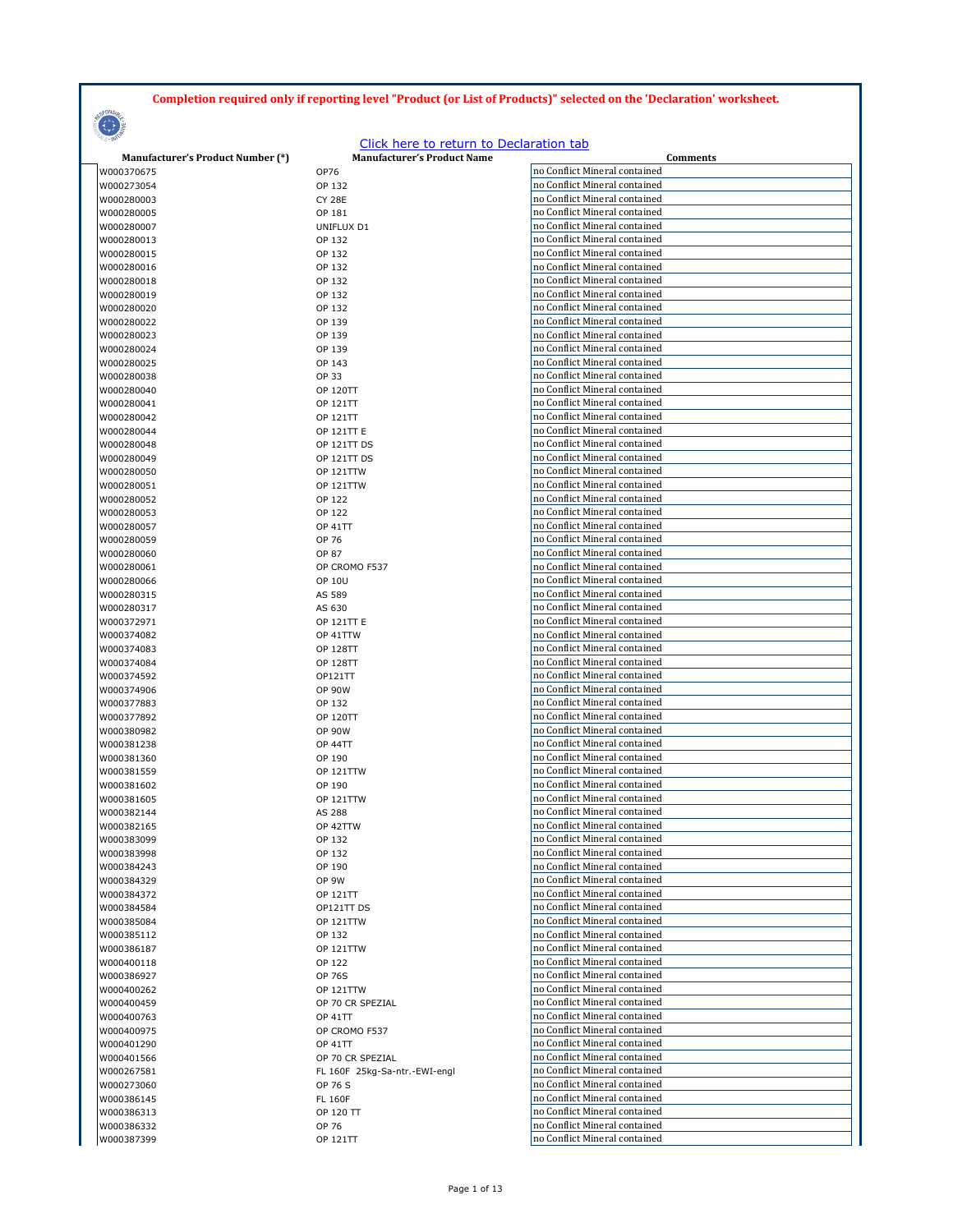| <b>Manufacturer's Product Number (*)</b> | <b>Manufacturer's Product Name</b>    | Comments                                                       |
|------------------------------------------|---------------------------------------|----------------------------------------------------------------|
| W000387447                               | <b>OP 121TTW</b>                      | no Conflict Mineral contained                                  |
| W000387324                               | OP 121TT                              | no Conflict Mineral contained                                  |
| W000387552                               | OP 121TT                              | no Conflict Mineral contained                                  |
| W000375651                               | AS 589                                | no Conflict Mineral contained                                  |
| W000402130                               | <b>OP 90W</b>                         | no Conflict Mineral contained                                  |
| W000402642                               | ELT 600S-1                            | no Conflict Mineral contained                                  |
| W000402649                               | OP 41TTR                              | no Conflict Mineral contained                                  |
| W000402691                               | OP 121TT DS                           | no Conflict Mineral contained                                  |
| W000402778                               | OP 132                                | no Conflict Mineral contained                                  |
| W000373061                               | OP 132                                | no Conflict Mineral contained                                  |
| W000375396                               | OP 132                                | no Conflict Mineral contained                                  |
| W000375751                               | OP 121TTW                             | no Conflict Mineral contained                                  |
| W000376064                               | <b>OP 120TT</b>                       | no Conflict Mineral contained                                  |
| W000376543                               | OP 33                                 | no Conflict Mineral contained                                  |
| W000377346                               | OP 121TT DS                           | no Conflict Mineral contained                                  |
| W000379731                               | OP CROMO F537                         | no Conflict Mineral contained                                  |
| W000380251                               | OP 121TT                              | no Conflict Mineral contained                                  |
| W000381048                               | OP 121TT                              | no Conflict Mineral contained                                  |
| W000384242                               | OP 1350A                              | no Conflict Mineral contained                                  |
| W000385954                               | OP 139                                | no Conflict Mineral contained                                  |
| W000387511                               | OP 181                                | no Conflict Mineral contained                                  |
|                                          |                                       | no Conflict Mineral contained                                  |
| W000387662                               | <b>HFX FB 321</b>                     | no Conflict Mineral contained                                  |
| W000387663                               | HFX AB 390                            | no Conflict Mineral contained                                  |
| W000387717                               | HFX FB 328                            | no Conflict Mineral contained                                  |
| W000379934                               | OP 121TT P                            |                                                                |
| W000402850                               | <b>OP 90W</b>                         | no Conflict Mineral contained                                  |
| W000382758                               | OP 190                                | no Conflict Mineral contained                                  |
| W000379124                               | OP 122                                | no Conflict Mineral contained                                  |
| W000403246                               | <b>OP 90W</b>                         | no Conflict Mineral contained                                  |
| W000403340                               | OP 121TT E                            | no Conflict Mineral contained                                  |
| 3311606<br>0036009000                    | FLUSSO FL 180 F<br>SA                 | no Conflict Mineral contained<br>no Conflict Mineral contained |
| W000273202                               | ELGAFLUX 251B                         |                                                                |
| W000273203                               | AS 461 FOR INE<br>LEXAL F 500 KOY 611 | no Conflict Mineral contained<br>no Conflict Mineral contained |
| W000275485                               | SIDERFLUX 500                         | no Conflict Mineral contained                                  |
| W000276634                               | AS 461C                               | no Conflict Mineral contained                                  |
| W000278711                               | OP 192C                               | no Conflict Mineral contained                                  |
| W000280006                               | OP 191                                | no Conflict Mineral contained                                  |
| W000280014                               | OP 132                                | no Conflict Mineral contained                                  |
| W000280026                               | OP 160                                | no Conflict Mineral contained                                  |
| W000280031                               | OP 192                                | no Conflict Mineral contained                                  |
| W000280056                               | OP 126                                | no Conflict Mineral contained                                  |
| W000280062                               | <b>OP F500</b>                        | no Conflict Mineral contained                                  |
| W000280090                               | OP 1350A                              | no Conflict Mineral contained                                  |
| W000280091                               | OP 1450A                              | no Conflict Mineral contained                                  |
| W000280300                               | AS 231                                | no Conflict Mineral contained                                  |
| W000280304                               | AS 231S                               | no Conflict Mineral contained                                  |
| W000280306                               | AS 461Si                              | no Conflict Mineral contained                                  |
| W000280307                               | AS 461                                | no Conflict Mineral contained                                  |
| W000280309                               | AS 461Si                              | no Conflict Mineral contained                                  |
| W000280314                               | AS 450                                | no Conflict Mineral contained                                  |
| W000280316                               | AS 620                                | no Conflict Mineral contained                                  |
| W000280318                               | LEXAL F 500                           | no Conflict Mineral contained                                  |
| W000370832                               | HILCO HW 530                          | no Conflict Mineral contained                                  |
| W000376618                               | OP 191                                | no Conflict Mineral contained                                  |
| W000376630                               | <b>ELT 300S</b>                       | no Conflict Mineral contained                                  |
| W000382143                               | AS 460                                | no Conflict Mineral contained                                  |
| W000382167                               | OP Xni                                | no Conflict Mineral contained                                  |
| W000382947                               | <b>ELT 600S</b>                       | no Conflict Mineral contained                                  |
| W000384602                               | <b>ELT600S</b>                        | no Conflict Mineral contained                                  |
| W000384752                               | <b>AST 300</b>                        | no Conflict Mineral contained                                  |
| W000386113                               | AS 231 B                              | no Conflict Mineral contained                                  |
| W000386422                               | OP 132G                               | no Conflict Mineral contained                                  |
| W000386632                               | HILCO HW 120                          | no Conflict Mineral contained                                  |
| W000387317                               | ELT600S-DS-                           | no Conflict Mineral contained                                  |
| W000387469                               | ELT300S-DS-                           | no Conflict Mineral contained                                  |
| W000387502                               | LA 59                                 | no Conflict Mineral contained                                  |
| W000387559                               | AST 100B DRY BAG                      | no Conflict Mineral contained                                  |
| W000387562                               | ELT 600S-1                            | no Conflict Mineral contained                                  |
| W000387635                               | AS 461C                               | no Conflict Mineral contained                                  |
| W000387669                               | FL 180 GR 2-20                        | no Conflict Mineral contained                                  |
| W000387703                               | OP 192C                               | no Conflict Mineral contained                                  |
| W000400824                               | AST 300 NUC                           | no Conflict Mineral contained                                  |
| W000402132                               | AS 460 GR 2.16                        | no Conflict Mineral contained                                  |
| W000402410                               | OP 132                                | no Conflict Mineral contained                                  |
| W000402642                               | ELT 600S-1                            | no Conflict Mineral contained                                  |
| W000277067                               | <b>OP F72</b>                         | no Conflict Mineral contained                                  |